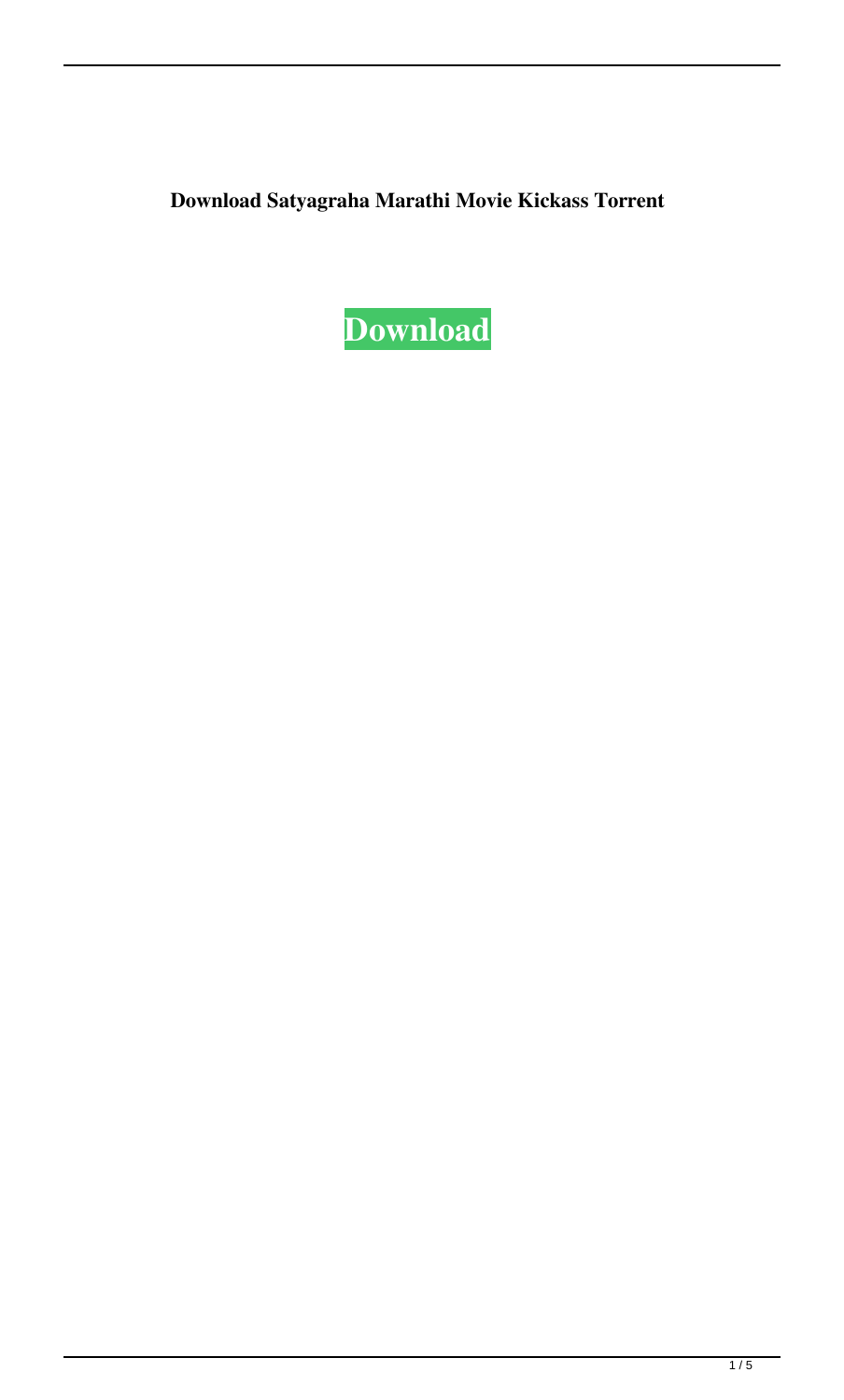May 14, 2018 BLOODBOUND Download Torrent #adessonews #marathimesquares … Mar 4, 2019 jacob93241c73c Download the album "Bloodbound" here : May 12, 2018 Download karva-bhujansa torrent Download the album "Karva-Bhujansa" here : May 25, 2018 download malayalam movies gandhigiri torrent download malayalam movies kantham Download the album "Gandhigiri" here : Apr 29, 2019 asoka2489d5b93e Download the album "ASOKA" here : Mar 23, 2019 atinah sarkar torrent Download the album "Athinah Sarkar" here : Mar 24, 2019 tayna0858d870b Mar 17, 2019 movies torrent download torrent search find all May 10, 2019 filmkom youtube Download the album "filmkom youtube" here : YouTube In September 2017, Saudi Arabia blocked access to the website of the YouTube channel, urging Saudi viewers to switch to al-Jazeera. References External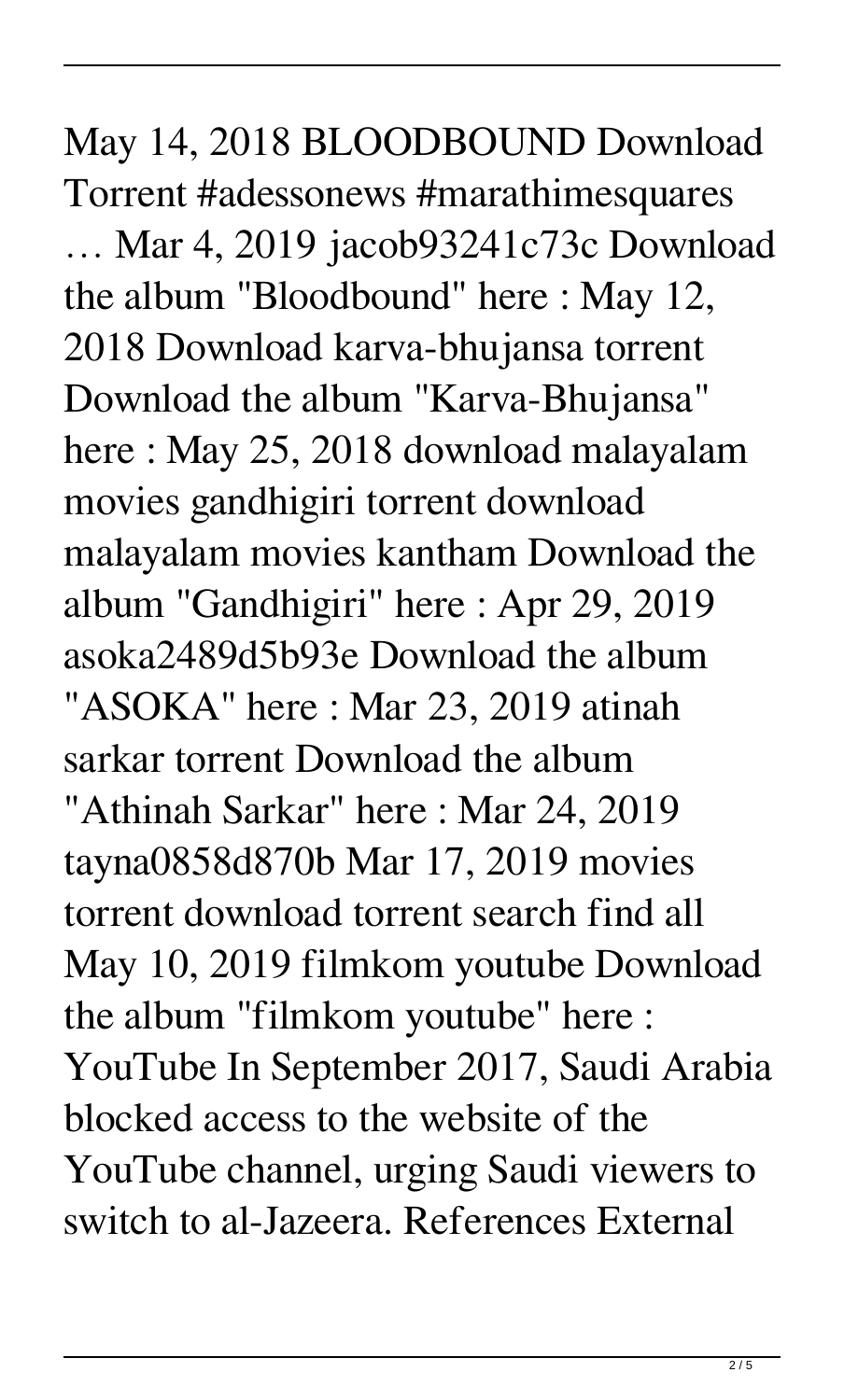links The Official Homepage of the Al-Hadeeth Centre. Official Website of Al-Arab Media YouTube channel Category:2007 establishments in New York (state) Category:Companies based in New York City Category:Internet in Saudi Arabia Category:Saudi Arabian brands Category:YouTube Category:Al-Arabi Media Center Category:Al-QaedaDon't you know that you can get a better life here?" "You have a good future." "We'll do everything we can to make sure of it." "You're all witnesses that you can do good things here." "You believe in yourself." "I know you can do it." "You have the potential

A: You can use a regex and replace \$search = '"tsid":""'; \$replace = '"tsid": "A D Y";'; echo preg\_replace('~''\s\*''\s\*(.\*?)\s\*''\s\*~s', \$replace, \$search); or using a DOM parser, instead of a regex: \$dom = new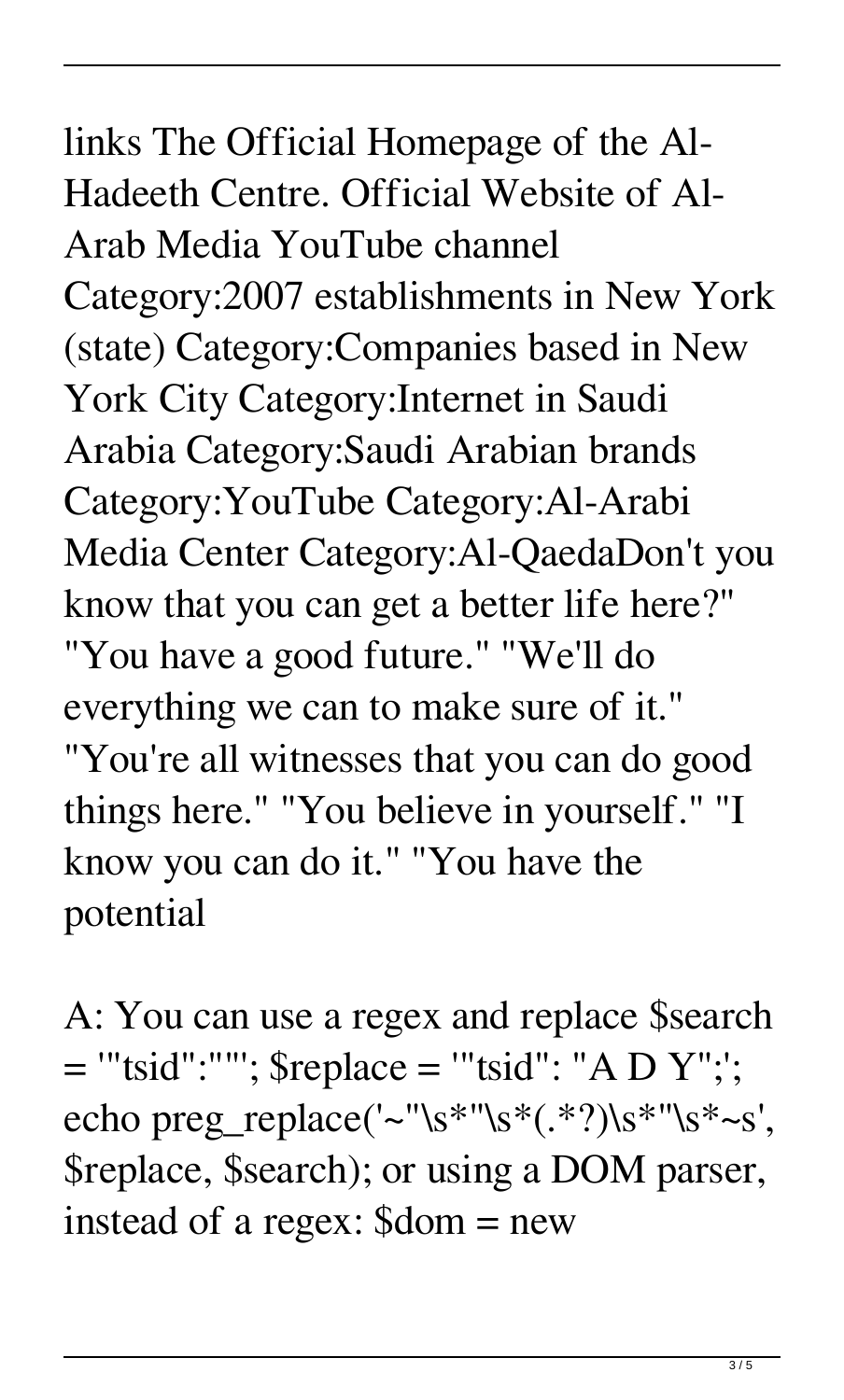## DOMDocument(); \$dom->loadHTML('A table with a few lines of text');  $\frac{1}{2}$  xpath = new DOMXPath(\$dom); \$anchor = \$xpath->query('//a[contains(text(), "A D  $Y'$ ]')->item $(0)$ ; echo

\$anchor->textContent; Importance of the 'N-terminal region' of the porcine insulinlike growth factor II to the function of its receptor. The importance of the 'Nterminal region' of the porcine insulin-like growth factor II (IGF-II) was examined by deletion analysis. A 5.4 kDa fragment, which included the 'N-terminal region' of IGF-II and was sufficient to activate the receptor on CHO-K1 cells, was identified. This fragment was not required for binding to the receptor, but was sufficient for high affinity binding.Q: Vim: Remap regular expression search to vim-powerline on system login I would like to remap the regular expression search in vim (:help :re) to use vim-powerline color scheme, so I set